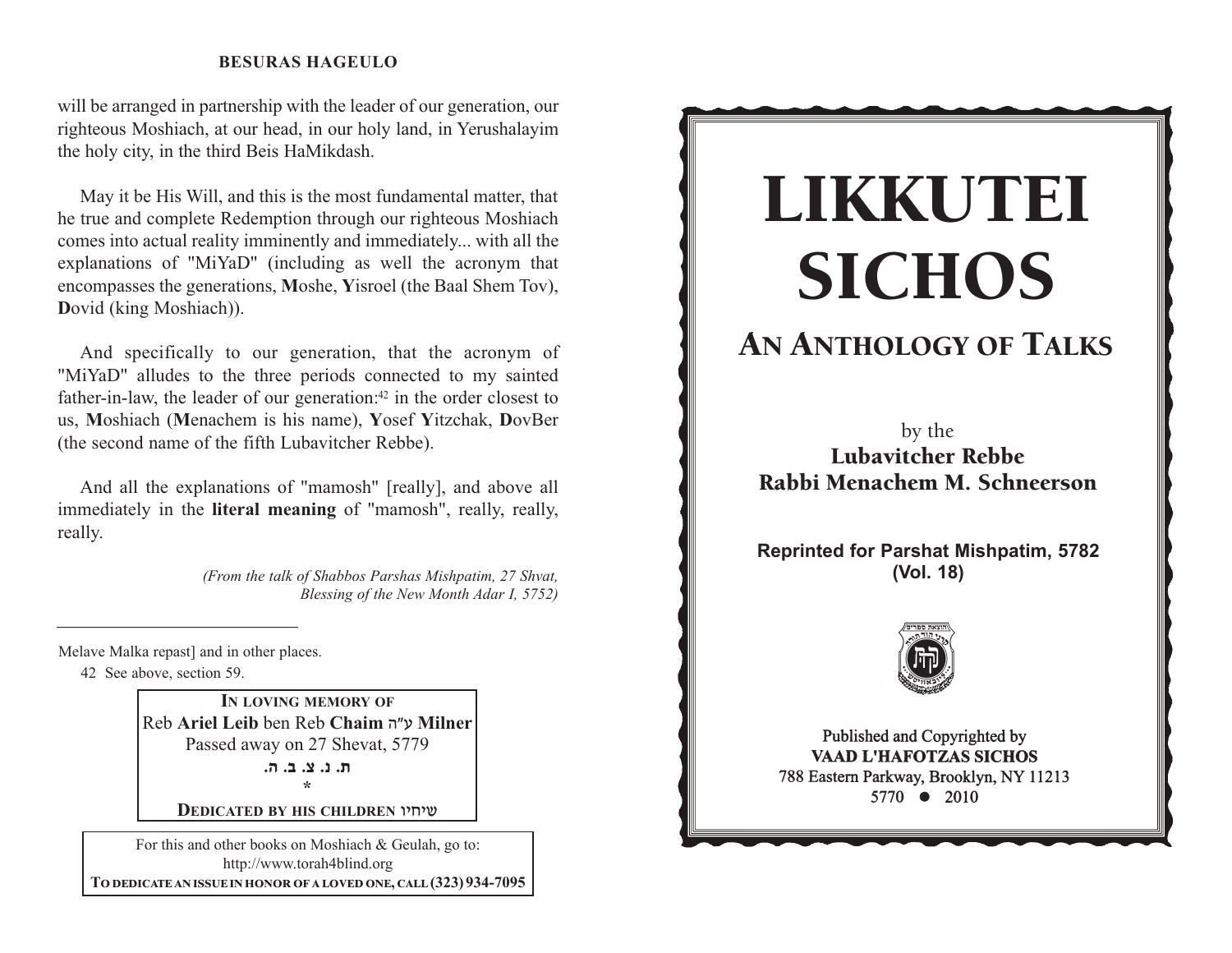**THE ANNOUNCEMENT OF THE REDEMPTION**

*Bava Basra*<sup>33</sup> (the "explanation" of parshas Mishpatim in the Oral Torah) explains in detail the concepts of the mitzvah of tzedekah. Among the fundamental ones is "Great34 is tzedekah **for it brings close the Redemption**, as it says,  $35$  "Thus says the L-rd, keep judgment and do justice [tzedekah], for my salvation is near to come and my righteousness to be revealed."

As a continuation of this, there is also the lesson from the beginning of parshas Terumah (which is read at Mincha on Shabbos): "Make me a Sanctuary and I will dwell among them," beginning with the individual sanctuary within each and every Jew ("within it is not written but within them, within each an every one"36), within his inner heart. [The Sanctuary should also be] in his house and his room, making it a house of Torah, prayer and acts of loving-kindness. This includes in particular joining in building and expanding synagogues and Houses of Study in a manner of "Take for me terumah... gold and silver and copper"37 (all thirteen  $(fifteen)<sup>38</sup>$  things enumerated in the Torah), through which is accelerated and hastened and effected immediately the building of the third Beis HaMikdash in reality, in the simple sense.

This resolution<sup>39</sup> should bring immediately the reward,<sup>40</sup> bringing the Redemption, imminently and immediately in reality, for then the Melave Malka [the meal after Shabbos], "the meal of Dovid, king Moshiach,"<sup>41</sup>

A PARALLEL BETWEEN MANNA AND SHABBOS Mrs. **Devora Rivka** bas Reb **Yosef Eliezer** v"g **Marenburg IN LOVING MEMORY OF**Horav **Schneur Zalman Halevi** v"g ben Horav **Yitzchok Elchonon Halevi** s"hv**Shagalov** Passed away on 21 Tamuz, 5766 Reb **Dovid Asniel** ben Reb **Eliyahu** <sup>v</sup>"g **Ekman**Passed away on 5 Sivan - Erev Shavuot, 5765 Passed away on the second day of Rosh Chodesh Adar, 5766 Reb **Yitzchok Moshe** (Ian) ben Reb **Dovid Asniel** v"g **Ekman (Santiago, Chile)** Passed away on the 24th day of Shevat, 5769 **/v /c /m /b /, AND IN HONOR OF**Mrs. **Esther Shaindel** bas **Fraidel Chedva** whj,a**Shagalov DEDICATED BY**Rabbi & Mrs. **Yosef Y.** and **Gittel Rochel** uhjha**Shagalov**

Reprinted with permission of: **"Vaad L'Hafotzas Sichos"**by: **Moshiach Awareness Center,** a Project of: **Enlightenment For The Blind, Inc.** 602 North Orange Drive. Los Angeles, CA 90036 Tel.: (323) 934-7095 \* Fax: (323) 934-7092

> http://www.torah4blind.org e-mail: yys@torah4blind.org

**Rabbi Yosef Y. Shagalov, Executive Director**

Printed in the U.S.A.

Pages of Likkutei Sichos, courtesy of: http://www.otzar770.com

<sup>33. 8</sup>a ff.

<sup>34. 10</sup>a.

<sup>35.</sup> *Yeshayahu* 56:1.

<sup>36.</sup> See Alschich on the verse. *Sheloh* 69a and in other places.

<sup>37. 25:2-3.</sup>

<sup>38.</sup> See *Likkutei Sichos*, vol. 21, p. 153, in the references there.

<sup>39.</sup> *[To give according to the generosity of their pure hearts to the Gemach [Free Loan] Fund, for whose benefactors a Melave Malka was arranged after this Holy Sabbath. (Publisher's note)]*

<sup>40.</sup> See *Taanis* 8b. *Shulchan Aruch Orach Chaim* end of section 571.

<sup>41.</sup> *Siddur HaArizal* in its place [section dealing with the Saturday night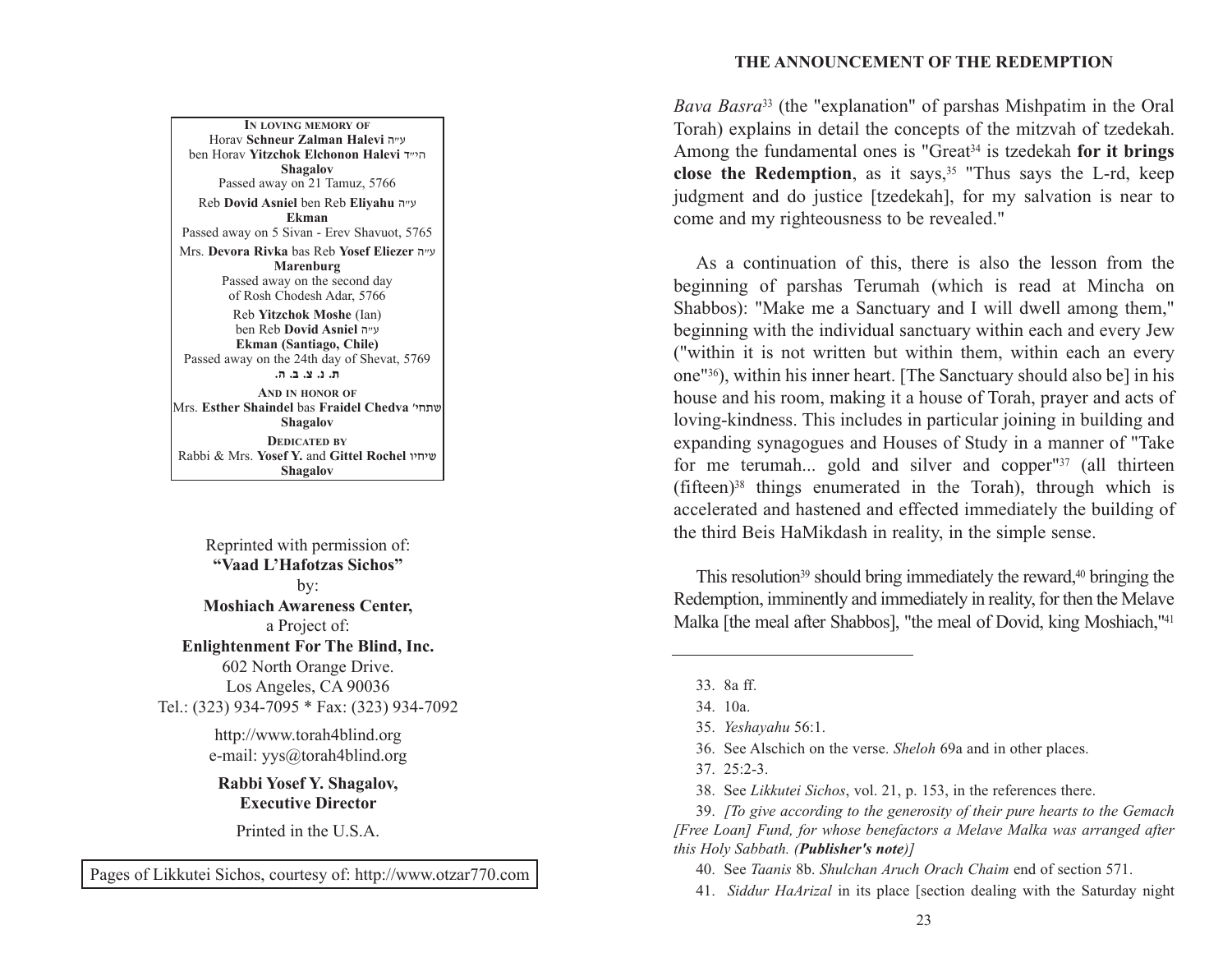commandment and the power to "make me a Sanctuary and I will dwell among them" (as we read in the Torah at Mincha) in regard to building the Third Beis HaMikdash has not yet been received!

From this is understood the great need and the urgency to increase with greater vigor and greater force involvement those things which draw closer, hasten and bring in actual reality the Redemption, imminently and immediately.

First of all, in the matter emphasized in Parshas Mishpatim:

"Mishpatim" are the details of the laws between people in order to achieve peace26 (and obviously the absence of its opposite, nullifying the cause of the final exile<sup>27</sup>), which brings the Redemption, as our Sages of blessed memory28 said about the advantage of justice [mishpat], that "with it **Tzion will be built**, as it says,29 Tzion will be redeemed with justice." [This also applies] to tzedekah ("and its captives through tzedekah"29) and acts of loving kindness,<sup>30</sup> as explained in our Parsha,<sup>31</sup> "If you will lend money to any of my people that is poor" and "Acts of loving kindness are greater than tzedekah."32 Also the relevant section of

30. Including as well the effect on the nations of the world to be involved with tzedekah; particularly after the resolution of the leaders of the nations to save on the expenditures for weaponry, it is much easier to affect an increase in activities of tzedekah, whether for the nations of the world or for the Jewish people.

31. 22:24.

# LIKKUTEI **SICHOS**

# AN ANTHOLOGY OF TALKS

RELATING TO THE WEEKLY SECTIONS OF THE TORAH AND SPECIAL OCCASIONS IN THE JEWISH CALENDAR

# by the Lubavitcher Rebbe Rabbi Menachem M. Schneerson

Volume II: *Shemot*

•

 $\bullet$ 

In English rendition with Introduction and Notes  $$ **Jacob Immanuel Schochet** 

<sup>26.</sup> See *Shmos Rabba* at the beginning of our Parsha (ch. 30:1): "they came to judgment and they made peace." In the Chiddushe HaRaDaL there: "Possibly it means through a compromise, as it says in Sanhedrin (6b), what is a peaceful judgment? It is a compromise."

<sup>27.</sup> See *Yoma* 9b.

<sup>28.</sup> *Shmos Rabba* there, 15.

<sup>29</sup> *Yeshayahu* 1:27.

<sup>32.</sup> *Sukkah* 49b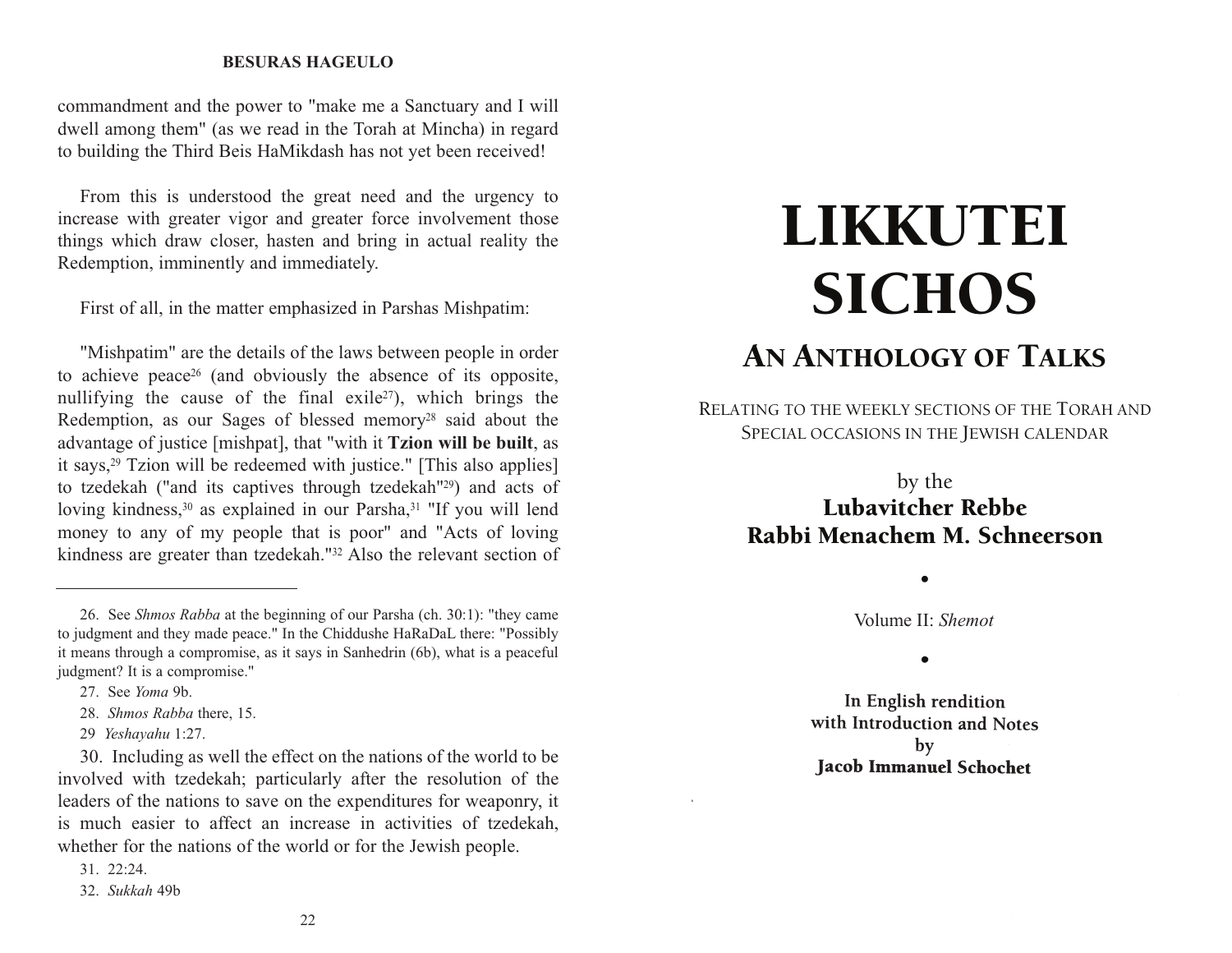**MISHPATIM** 

#### משפטים

### $\overline{A}$  **Parallel between**  $\overline{A}$

I. In this parshah we read: "For all manner of trespass  $-$  about an ox, a donkey, a lamb, a garment, or any lost thing  $-$  of which (a witness) says 'this is it (the article of trespass),' the word of both shall come before the judges. Whom the judges shall condemn, he shall pay double unto his fellow."<sup>a</sup>

The Gemara<sup>b</sup> states that this verse refers to a bailee who argues that the object entrusted to him was lost in a way that would exempt him from making restitution e.g., a 'gratuitous bailee' arguing that it was either stolen or lost: or a 'bailee for hire' arguing that there was an accidental loss beyond his control - and then took an oath to that effect.<sup>c</sup> Later, however, it was discovered that there was indictable negligence on the part of the bailee, and that he dealt falsely with his oath.<sup>1</sup> Thus the Torah rules the rabbis and authorities of the Jewish people **that the time of Redemption has arrived**, "a king from the house of Dovid will arise... it is presumed [b'chezkas] that he is Moshiach " until the situation and position of "behold, he is certainly Moshiach [vadai]."23 [These are] legal decrees **"from Sinai,"** which extend into and penetrate **the barriers of the world** as well, to such an extent that the leaders of the nations<sup>24</sup> resolve and announce **voluntarily** (and **"in their courts"** for they have the force "the law of the country is the law") concerning the situation and position that "they shall beat their swords into plowshares."

…According to what was said above, the wonder and amazement becomes much stronger, together with the great pain and confusion (a pain so great that one should not go into lengthy discussion of this matter on the Sabbath) - how is it possible that the Jewish people still find themselves in exile?!... Until when?!...

Is it possible that after all the signs that the true and complete Redemption is coming imminently and immediately in actual reality, including the event of this eve of Shabbos, when even the nations of the world announce that the time has arrived for "they shall beat their swords into plowshares" we find ourselves on the holy Shabbos day outside the land? Instead of being together with all the Jewish people from all corners of the world, is in our holy land, in Yerushalayim the holy city, and in the Beis HaMikdash [Temple], gathered at the "table prepared and set for the meal before the people,"25 upon which is set the Livyosan, the Shor HaBor and the Yayin Meshumar!

Further, and this is essential, the announcement, the

a. [Exodus 22:8]

b. [Baba Kama 63b. See also Rashi on this verse.]

c. [A 'gratuitous bailee' (shomer chinam) is one who undertakes to guard possessions on behalf of the bailor (owner) without payment. He is liable for negligence in guarding the object and for illegitimate use of it. If he claims that the deposit was stolen or lost through no fault of his, he must substantiate his claim with an oath and is exempt of restitution. A 'bailee for hire' (shomer sachar) undertakes to guard the deposit for payment. He is liable for theft or loss. But if the loss occured through a force beyond his control, i.e., the degree of diligence expected of him could not possibly prevent it, he must swear to that effect and is quit.]

<sup>1.</sup> See Kitzurim Vehe'arot-Tanya, Mashbi'in oto, p. 57f., that shevuh'ah (oath) is an idiom of sav'ah (satiety), specifically in terms of 'He satisfies the desire of every living being' (Psalms 145:16).

<sup>23.</sup> *Rambam, Laws of Kings*, end of ch. 11.

<sup>24.</sup> That "even though he doesn't see, his mazel [lit., constellation, spiritual guide] sees" (*Megillah* 3a).

<sup>25.</sup> Rashi's commentary to the beginning of our Parsha.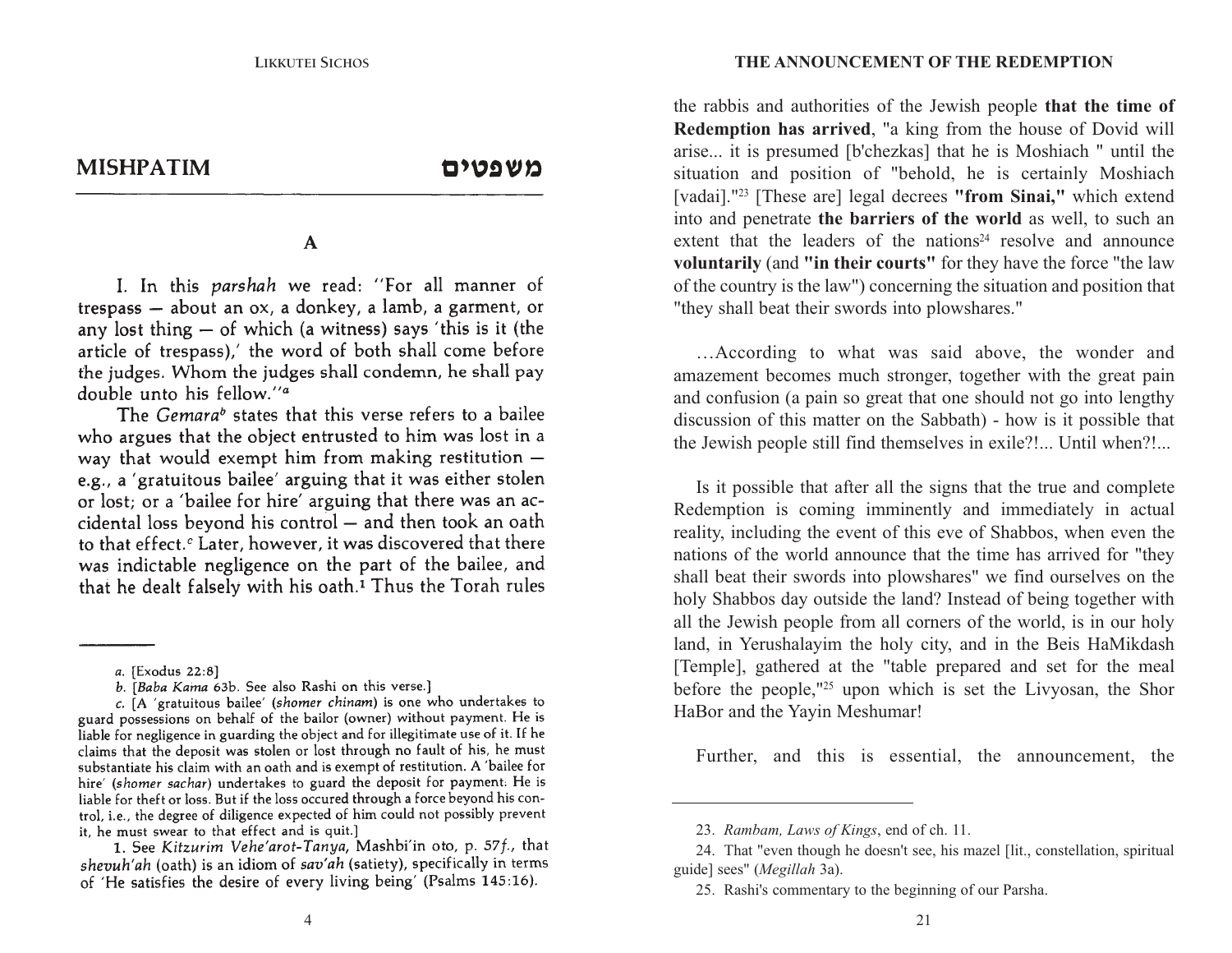connected with the Redemption because of its connection to the life **of the leader of our generation**; for it occurred on the eve of the last Shabbos of the month of Shvat, the eleventh month, on the tenth of which is the *hilulo*<sup>21</sup> (the completion and perfection of the Divine service) of my sainted father-in-law, the leader of our generation. The eleventh [of Shvat] produced an expansion and innovation in his leadership, with greater strength and greater vigor, until the completion and conclusion of all the Divine service of our generation (the last generation of exile which is the first generation of Redemption). [This happened] during the [past] forty-two years, which correspond to the forty-two stages of travel in the desert of the nations [i.e., exile]. Thus we are already prepared and poised to enter the land in the true and final Redemption (as discussed at length at a previous gathering).22 For **the time** (as well as the place) of the announcement that "they shall beat their swords into plowshares" emphasized the connection with the activities of the leader of our generation, my sainted father-in-law, the Moshiach of the generation, through whom is fulfilled the promise that "they will beat their swords into plowshares."

…It may be said that the resolution and announcement of **the leaders of the nations of the world** on the eve of Shabbos Parshas Mishpatim concerning the condition and situation of "they shall beat their swords into plowshares" is an effect of the resolution and announcement of **"our kings, the Rabbis"** that "Behold he (the king Moshiach) comes." [The situation today] began with the legal decree of my sainted father-in-law, the leader of our generation, that we have already completed our work and Divine service in the course of the exile and we are already prepared to greet our righteous Moshiach. It then continued through the legal decree of

'the word of both shall come before the judges . . . he shall pay double unto his fellow.'

It has been a frequent theme that all aspects of nigleh, the revealed part of Torah, are to be found equally in the purely spiritual realm. In fact, it is precisely because they are in the spiritual realm that they will manifest themselves in the material world.

The law relating to negligence, illegitimate use of a deposit given in trust, dealing falsely with an oath, and the ruling that 'the word of both shall come before the judges . . .' too, are to be found on the spiritual level.

II. The Rebbe, the Tzemach Tzedek, explains in a maamar how the verse 'For all manner of trespass . . .' relates to the spiritual avodah of man's soul.

We shall review parts of this *maamar*, with some additions by way of possible elucidation.

Every Jew has a deposit entrusted to him by G-d, namely the soul.<sup>2</sup> He must guard it so that it remain whole and will not be blemished, Heaven forbid. Moreover, he must elevate the soul to a level transcending its status prior to its descent; for the soul's descent into a body must be 'a descent for the purpose of an ascent.'<sup>d</sup>

This guarding of the soul also involves an oath, as our sages said that before a soul is made to descend 'it is administered an oath 'Be righteous and be not wicked.'<sup>3</sup>

'For all manner of trespass': when a person is negligent with the deposit, and is faithless to the oath, what is the cause? Scripture explains 'in the matter of an ox, a donkey, a lamb, a garment.' These are different aspects in the animal soul (as will be explained further on)

<sup>21.</sup> *[The Zohar describes the passing of a tzadik as "hilulo." Literally it means wedding, because it is the "reunion" of the soul of the tzadik with his Maker. Translator's note.]*

<sup>22.</sup> Talks of 11 Shvat and Shabbos Parshas Beshallach (*Sefer HaSichos* 5752, p. 380).

<sup>2.</sup> See Shabbat 152b ['The spirit returns unto G-d who gave it' - restore it to Him as He gave it to you, namely in purity], as well as other sources.

d. [See Tanya, ch. 37]

<sup>3.</sup> Nidah 30b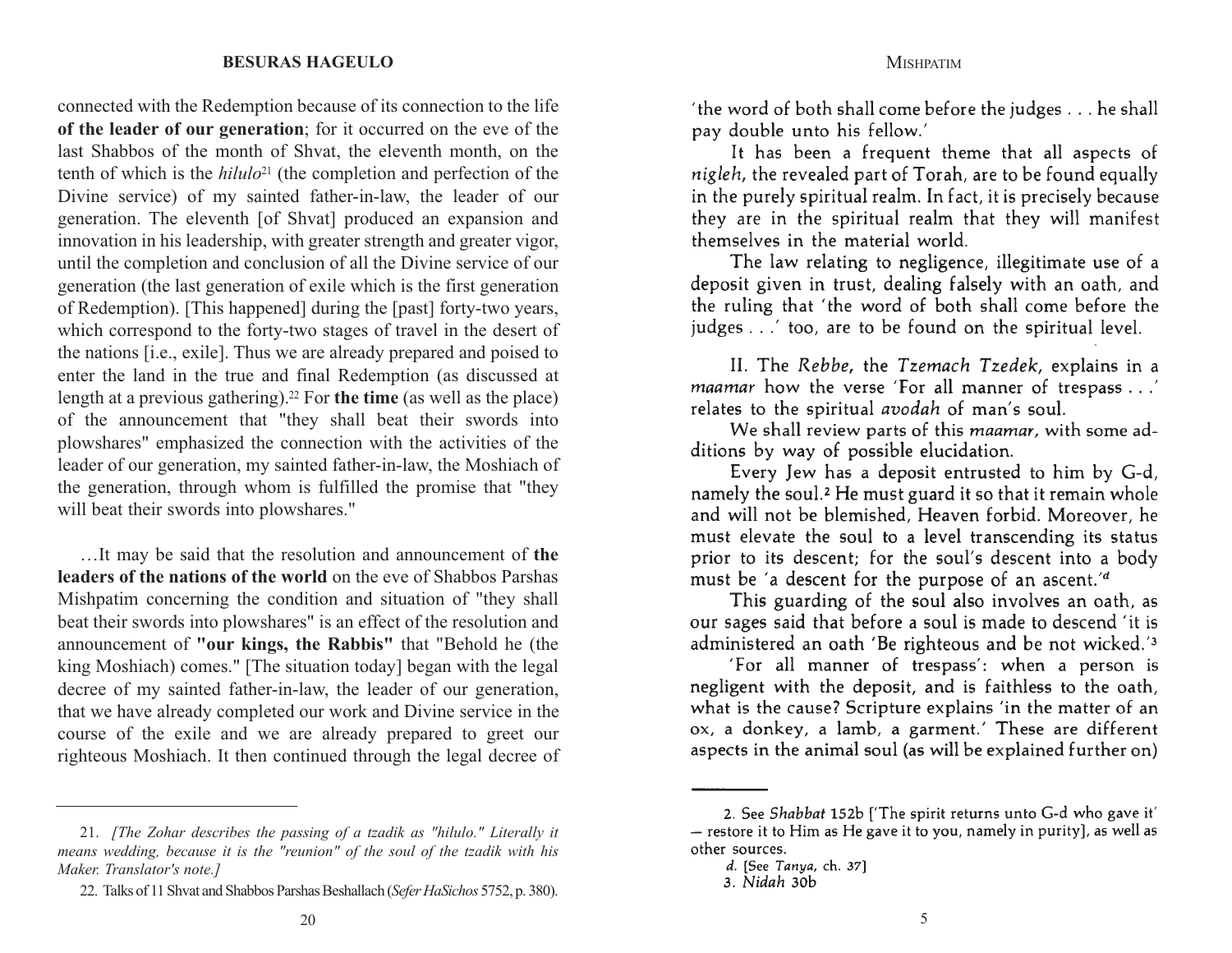which lead to 'any lost thing', i.e., that the Divine soul is lost, until 'he says, This is it'  $-$  i.e., he will say of the huh (it) that it is this.<sup> $e$ </sup>

Zeh, 'this'  $-$  in its true meaning  $-$  relates to holiness and Divinity. G-d alone can be referred to as this, for two reasons:

A PARALLEL BETWEEN MANNA AND SHABBOS

The reality of a created thing is not itself proper, but the Divine life-force that *continuously* makes it come into being, from nothing into something. To cite Maimonides' expression: 'There is no real being except for Him.''

b) Zeh means 'here it is.' Any one, regardless of where he may be, and at all times, can say 'here it is.' But this can be said only of G-d. Every creature is limited, cannot be everywhere, and thus cannot be referred to as Zeh. The existence of G-d, however, is familiar to everyone.<sup>4</sup> G-d is omnipresent, 'there is no place devoid of him;'s thus of Him alone one can say  $zeh$  – 'here He is.'

Obstructions and concealments by the animal soul, however, cause man to be confused and to say of huh (it) that it is zeh.

III. Our verse categorizes the specific levels of the animal soul into four groups: ox, donkey, sheep, and garthroughout the world. That was done, and is being done, through the leader of our generation, **the Moshiach of the generation**.<sup>19</sup> This is so to such an extent that through the completion of the Divine service mentioned above, at this time the whole world is made ready for the beginning of the activities of the king Moshiach, "and he will judge between the nations and reprove many peoples, and they shall beat their swords into plowshares.20

**The time** in which this event occurred is also appropriately

19. See the pamphlet mentioned above (in note 11), section 5, that the leader of the generation is the Moshiach of the generation. This is emphasized especially in regard to my sainted father-in-law, the leader of our generation, as alluded to in his two names: "Yosef" - "the L-rd shall set his hand again [Yoseef]... and gather the outcasts of Israel" (*Yeshayahu* 11:11-12), and "Yitzchak" - "then our mouths will be filled with laughter [S'chok]" (*Tehillim* 126:2. And see Brochos 31:1).

20. It should be noted, that the United Nations, organized for the purpose of peace and unity among the nations, was established in the lower half of the world after and in **proximity to the arrival of the leader of our generation** to the lower half of the world (beginning with the acceptance of the resolution in the middle of the war, about 5702, and principally at the conclusion of the war, about 5705). The headquarters were established **in the city of the leader of our generation**, even constructing a special building (about 5711). This emphasizes that the unity and the peace between the nations is a result of the activities of the leader of our generation in purifying the world (through the dissemination of Torah, Judaism, righteousness and integrity throughout the world). According to the increase of purification of the world through the leader of the generation, so also increases the solidification of an organization whose goal is to achieve unity and peace in the world, to the point of the completing and perfecting the purification of the world, fulfilling the prediction that "they shall beat their swords into plowshares," which is the foundation of this organization (to such an extent that it is emblazoned on the walls of the building.)

e. ['Ki huh zeh - that this is it.' Huh is third person singular, signifying something external and alien. Zeh, this, signifies something personal and present. The sinner confuses these two categories, taking that which is alien as personal, and the external as akin.]

f. [Hilchot Yessodei Hatorah 1:3-4: 'All beings are in need of Him, but He is not in need of them, of any of them. This is what the prophet says: 'But the Eternal is the true G-d.' He alone is true (real), and nothing else has reality like His reality. Of this the Torah says 'there is none besides Him;' that is, there is no real being except for Him.']

<sup>4.</sup> Cf. Torah Or, Vayeira, p. 14b: 'Even children know of the existence of G-d... even though they do not comprehend the 'how and what'.'

g. [Tikunei Zohar 57:91b and 70:122b.]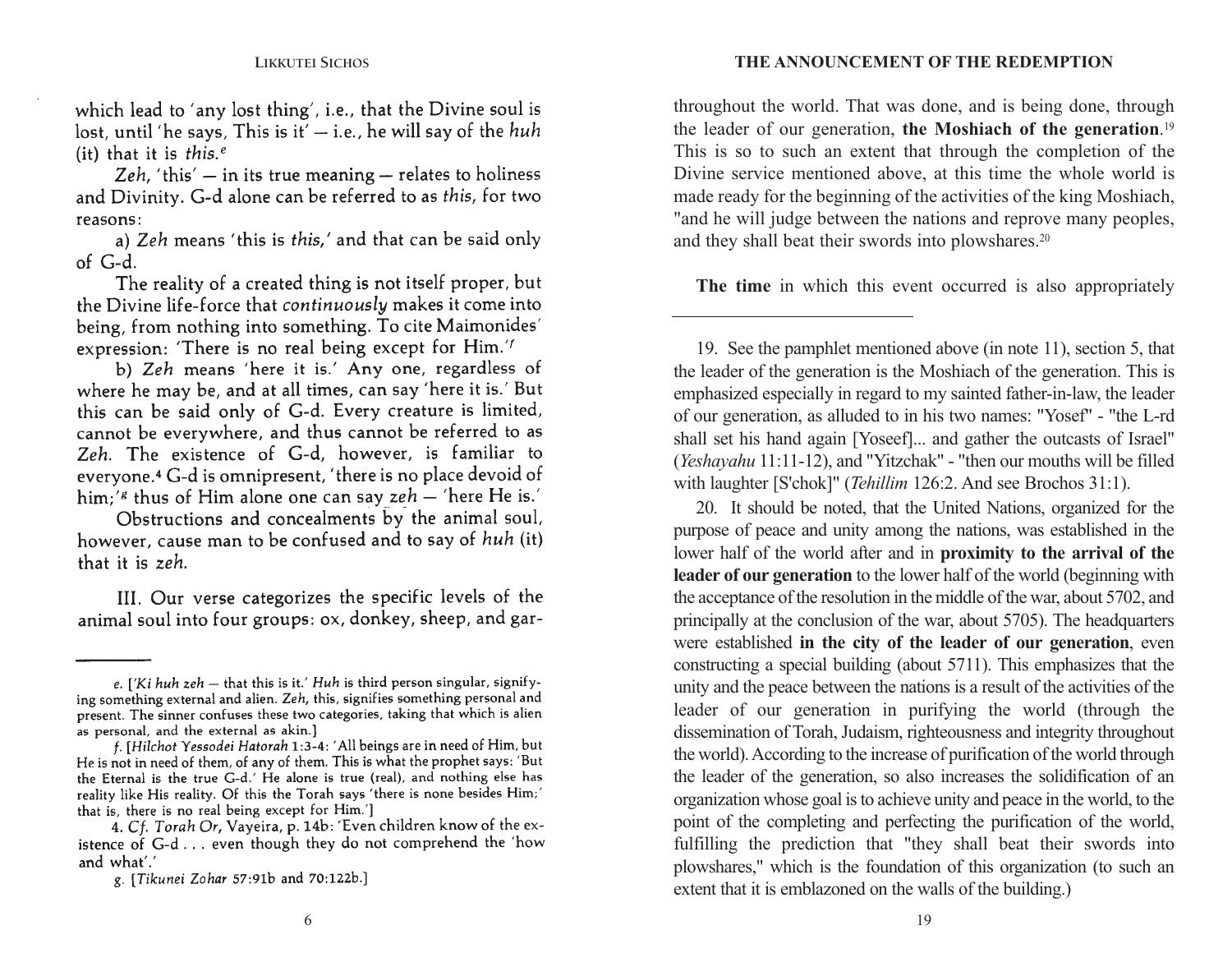against belief in the Creator and Guide of the world. (This also includes the imprisonment of my sainted father-in-law, the leader of our generation, and consequently his expulsion from the borders of that country.) Nevertheless, the activities of the *shluchim* of the leader of our generation extended even there, spreading Torah and Judaism in secret and with real *mesiros nefesh* [self-sacrifice]. This continued until the recent period, when the decrees of the country were nullified, and it became possible to continue the activities of spreading Torah and Judaism with greater strength and vigor, openly and publicly. Finally, the previous government fell and a new government was established, declaring itself for justice, integrity and peace, based on belief in the Creator and Guide of the world.

As a continuation of this, on the eve of this Shabbos a meeting between the new president of that country and the president of this country occurred, in partnership with many other leaders of the great countries of the world. There they accepted the resolution and publicized its contents that "they shall beat their swords into plowshares."

The location of this conference, its resolution and announcement **in the city of the leader of our generation**, my sainted father-inlaw (in which gathered the leaders of the countries, including as well the president of this country, who had to come from the capital city to this city18) implies that all this came as a result of the activities in disseminating Torah and Judaism, justice and integrity ment. The Tzemach Tzedek explains in the maamar that ox stands for 'a goring  $\alpha x'$ ;<sup>*h*</sup> donkey stands for 'a donkey feels cold even in the solstice of Tamuz';<sup>*i*</sup> garment stands for 'the treacherous deal very treacherously';<sup>j</sup> sheep stands for 'Israel is a scattered sheep.'<sup>k</sup>

One must be on guard against all aspects of the animal soul, for all of them can cause the loss of the Divine soul. Even so, every age has its own kelipah (aspect of evil) which requires a special battle against it. Thus we will deal mainly with the aspect of 'sheep' which relates specifically to our generation.

IV. The verse 'Israel is a scattered sheep' raises a question.

The term Israel denotes distinction,<sup>*l*</sup> while scattered sheep denotes a defect; why then is the term Israel used in conjunction with scattered sheep? This, however, is precisely the point the prophet is making: the Jewish people are called Israel, a name derived from 'for you have contended with [angels of] G-d and with men, and you prevailed. $\mathbb{R}^m$  This means that an Israelite can prevail not only over humans but also over angels." How, then, is it possible that he is so lacking in fortitude that he following everyone, being a 'scattered sheep'?

This was the argument of Haman  $-$  the denouncer above in Heaven - to Achashverosh, the Holy One, bles-

<sup>18.</sup> Even though **the simple** reason for this is that the designated location for the representatives of the nations of the world to gather in an established way was from the outset designed to be in a place that was not the capital city of a particular country, yet the **true** reason for establishing that place [the United Nations] specifically in this city is that it was to be **the capital city** of "the kings, the rabbis" (see Gittin 62, end of side a and in other sources), my sainted father-in-law, **the leader of our generation** (and see below note 20.)

h. [Exodus 21:29]

i. [Shabbat 53a. Cf. below note t.]

j. [Isaiah 24:16. The Hebrew word beged means a garment; the same letters also read bagad, to betray. This etymological relationship between beged and bagad is to be found in Zohar III:276a; also ibid. 175a, and cf. Sanhedrin 37a.]

 $k.$  [Jeremiah  $50:17$ ]

l. [See Rashi on Sanhedrin 44a: 'Israel - the title of their sanctity.' See also Lik. Sichot, vol. IV, p. 1208f.; and cf. ibid., vol. I, Vayeishev, note 29.] m. [ Genesis 32:28]

n. [See Chulin 92a: 'As it says 'Sarita - you have contended . . .' I know that Jacob became a sar (master) over the angel.']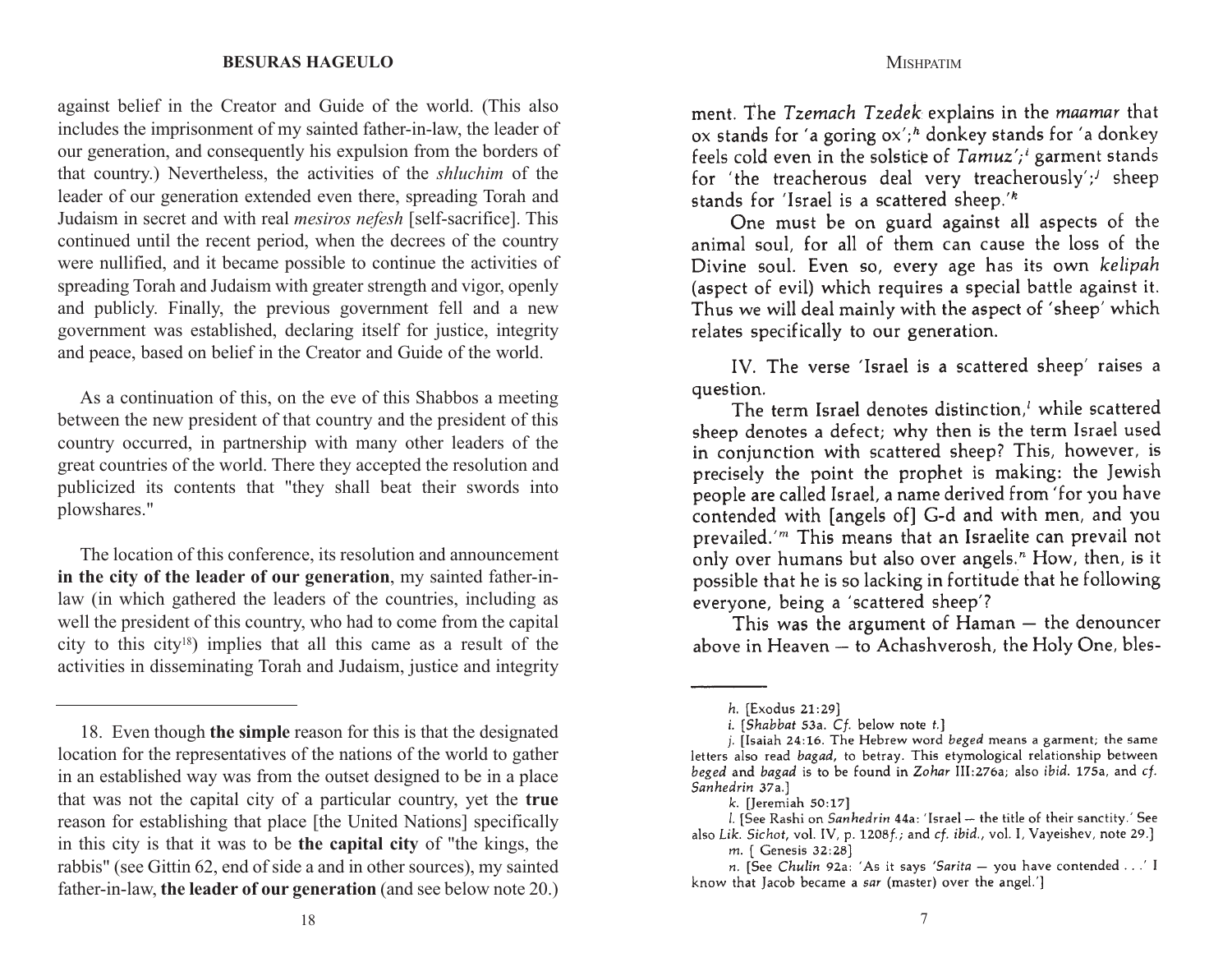#### **THE ANNOUNCEMENT OF THE REDEMPTION**

sed be He, whose is the end and the beginning:<sup>o</sup> There is one people, scattered and dispersed among the nations ... and they do not observe the laws of the King.'<sup>p</sup>

There is am echad, one people' means that there is a people whose essence is echad, oneness, who are able to establish oneness everywhere - even on the material earth, as it is written 'one nation on earth.'<sup>9</sup> Notwith-<br>standing this magnificent distinction, however, 'they are scattered and dispersed among the nations': they are impressed and intimidated by everyone, and thus 'they do not observe the laws of the King' - the King of the Universe.<sup>r</sup>

V. Ideally, wherever a Jew comes he must take charge and guide the spiritual life, which is the true reality, of the whole city with its surrounding areas, and indeed the whole country. Instead, however, he loses himself. Not only does he fail to influence, but he is influenced and imitates all the follies of that country, environment or city.

Instead of persuading his environment to accept the Shulchan Aruch to be their authority in all matters, he accepts the environment as his authority, with the next-

When the leader of our generation came to the lower hemisphere and established his residence in this country and city, there began in force the purification and refinement **of the lower hemisphere**, extending there the revelation of the giving of the Torah (which had been in the upper hemisphere<sup>15</sup>). More than this, it became the source from which extended and spread the fundamental activity of disseminating the Wellsprings outward **literally into all corners of the world**. This was done through the shluchim [emissaries] that he sent throughout the world (also to the upper hemisphere), to the farthest corner imaginable, in order to disseminate Torah and Judaism to all the Jewish people (including and specifically those dwelling among the gentiles and speaking their language and acting in all appearances like them).

Further, and this is also essential, he disseminated matters of goodness, justice and integrity between the nations of the world as well, through fulfillment of the commandments of the children of Noach.16 As greatly emphasized in recent years, as we come closer to and approach the time of the coming of our righteous Moshiach, "Then I will turn to the nations a pure language to call all of them on the name of G-d and to serve Him with one consent."17

In this last period (beginning with the year of **miracles**, and continuing into the years of "**wonders** I will show him" and "**wonders** in everything") this activity has reached its climax, with the breaking down of the boundaries of the country [Russia] that at its inception engraved on its flag and declared a war against the dissemination of Torah and Judaism, to the extent of waging war

o. [See Me'orei Or, and Kohelet Yaakov, s.v. Achashverosh, citing an anonymous Aggada: 'And Haman said - this refers to the attribute of justice; to King Achashverosh - this refers to the Holy One, blessed be He, whose is the end and the beginning.' The name Achasverosh is thus read as a compound of acharit and reishit, and taken to refer to G-d (cf. below note r.). Cf. Esther Rabba 7:13 (and cf. also Shir Rabba 7:8).]

p. [Esther 3:8]

q. [II Samuel 7:23.]

The material world is one of plurality, differences and variety; yet even here Israel can establish oneness - uncovering the basic unity underlying a creation formed by the One Creator.]

r. [See Megilah 15b, interpreting the word King in Esther 6:1 as referring to the 'King of the universe.' See also Zohar III:109a (and similarly Esther Rabba 3:10) that the unqualified term King in the Megillah refers to  $G-d.$ 

<sup>15.</sup> See *Igros Kodesh* of the *Rebbe Rayatz*, vol. 2, page 492 ff. See there for cross references.

<sup>16.</sup> According to the ruling of the Rambam (*Laws of Kings*, chapter 8, halacha 10), that "Moshe Rabbeinu commanded, by Divine edict, that all who come into the world be compelled to accept the commandments commanded to the children of Noach."

<sup>17.</sup> *Tzefanyah* 3:9. See Rambam ibid, end of ch. 11.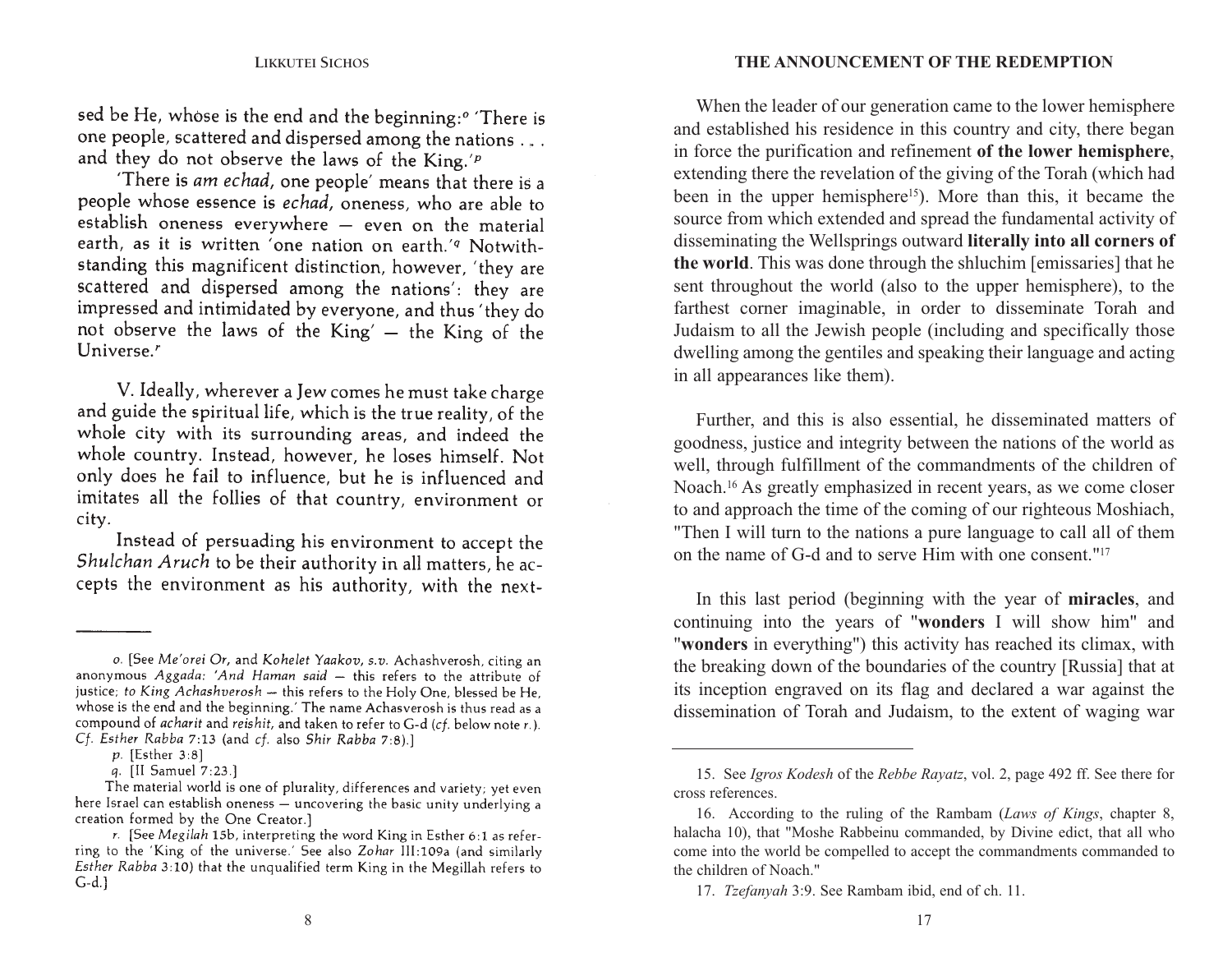#### **MISHPATIM**

#### **BESURAS HAGEULO**

and announce together concerning the position and situation of "they shall beat their swords into plowshares."

The resolution and announcement occurred specifically at this time, because of its special connection with the true and complete Redemption through our righteous Moshiach.

It may be added, that the connection of the event to the beginning of the activities of our righteous Moshiach is also emphasized **in the details** of the event - **the time and place** wherein the heads of state made the resolution and announcementconcerning the position and situation of "they shall beat their swords into plowshares":

The place wherein this event occurred (a place designated for representatives of the nations of the world to gather to deliberate among themselves in a courteous and peaceful manner) is in this country and this city. In the country and city wherein is **"Beis Rabbeinu Sh'B'Bavel"**<sup>13</sup> [The House of our Rebbe in Babel], "Beis Chayeinu" [The House of our Life], the synagogue and study hall, the house of Torah, Prayer and acts of loving-kindness, [all creations] of my sainted father-in-law, the leader of our generation. He chose [this place] and established here the headquarters from which "Torah will go forth," the dissemination outward of Torah and the wellsprings into all corners of the world until the coming of our righteous Moshiach (when your wellsprings extend outward<sup>14</sup>). For then also will the promise be fulfilled that "they shall beat their swords into plowshares."

The meaning of this concept is:

door neighbour as his final authority guiding the total conduct of his household.

VI. The characteristic of 'Israel is a scattered sheep,' the lack of fortitude, extends so far that it is noted even in the education of the children who are the very hope and foundation of every Jewish home, of the whole nation of Israel. Here too there is no courage evident.

It is said of the Jewish people that even in the harshest galut, the galut of Egypt, 'the Israelites were distinctive - for they did not change their names, language and garments.<sup>'5</sup> In our times, however, there is such a lack of pride that people look for all kinds of ways to prevent the child from looking Jewish.

Ideally, when a Jewish child walks in the street it should be noticeable that there goes a Jew, for 'Israel' is a term of distinction. Instead, however, people are ashamed of their identity and seek to conceal it.

VII. This explains a Gemara dealing with the precept of restoring lost objects. The Gemara<sup>6</sup> asks why the Torah has to mention sheep among these<sup>s</sup> and concludes that this reference to a lost sheep is an unanswerable difficulty (because even without that reference it would be selfevident that the sheep would have to be restored to its owner). The special mentions of ox, donkey and garment<sup>s</sup> are necessary, teaching us special reasons why they must be restored when lost (as explained there in the Gemara), but not so the mention of sheep.

What, indeed, is the significance of the reference to sheep?

<sup>13.</sup> *Megillah* 29:1. And see at length the pamphlet on the subject *Mikdash M'at Zeh* etc. (*Sefer HaSichos* 5752, p. 465.)

<sup>14.</sup> The Holy Letter of the Baal Shem Tov - *Kesser Shem Tov* at the beginning. And in many places.

<sup>5. [</sup>Sifre on Deuteronomy 26:5] See Mechilta on Exodus 12:6 and Vayikra Rabba 32:5 - that they did not change their names and language; Lekach Tov on Exodus 6:6 [and also on Deuteronomy  $26:5$  – that they did not change their garments.

<sup>6.</sup> Baba Metzia 27a

s. [See Deuteronomy 22:1]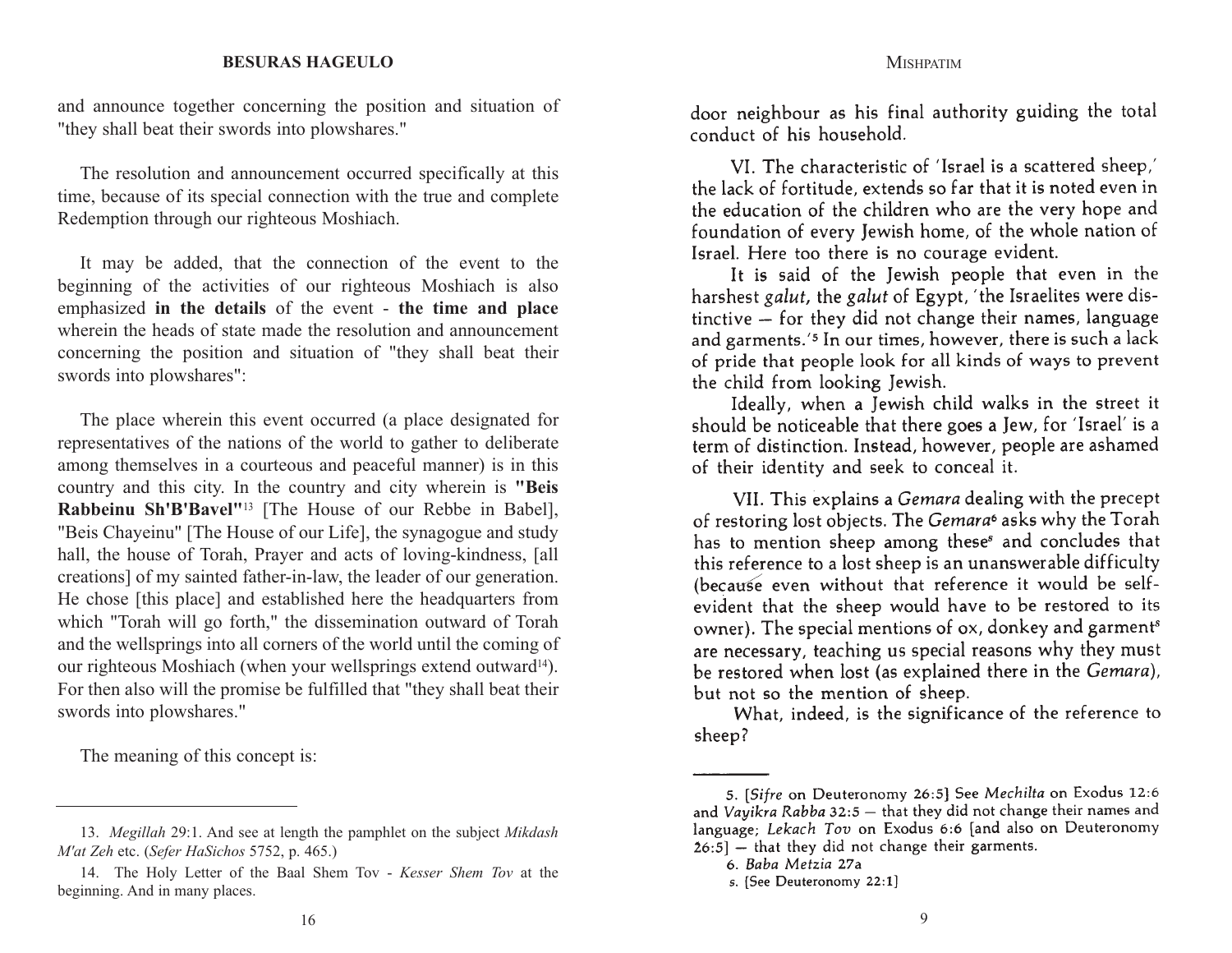In the context of the above it can be explained in terms of man's avodah (at least briefly):

a) The  $ox -$  gores; b) donkey  $-$  feels cold even in the intensity of the 'sun - the Eternal' in the solstice of Tamuz;' c) garment - those who deal treacherously with Torah and mitzvot. That these three can be restored, that they can 'return and be healed,'" is a novel teaching of the Torah [i.e., not a matter of self-evident logic].

As for the 'scattered sheep,' however, he who merely loses his distinctiveness among the nations, why would we have to be informed that this kind of loss is returnable? Surely this follows a fortiori from the case of an ox - who actually rebels against G-d! The response: on the contrary, 'the lost sheep is a difficulty'<sup>7</sup> - that is, it is the most difficult to be restored. How can one possibly consider the Shulchan Aruch when lacking the very basis and starting point of all four parts of the Tur and Shulchan Aruch, namely 'one must not be embarrassed by those who would ridicule him'?" This then is the novelty of the case of sheep, that even so serious a loss too, the loss of self-respect, is to be restored. Nothing stands in the way of teshuvah! $w$ 

VIII. The verse in our sidrah proceeds to state that the verdict and the advice how to deal with the trespass in the matter of the deposit  $-$  relating to ox, donkey, garment, and even sheep  $-$  is: 'the word of both shall come before the judge.' This refers to the first judge of Israel, "At the end of days the mount of the House of the L-rd will be mended... and all the nations will flow to it, and many peoples will go and they will say let us go up to the mount of G-d, to the House of the G-d of Yaakov and learn from his way and go in his paths, because Torah goes forth from Tzion and the word of G-d from Jerusalem,"8 and "the one who will teach them is the king Moshiach, about whom it is said, and he will judge."<sup>9</sup>

The heads of the nations of the world are resolving and announcing the reduction and elimination of weapons of destruction and an expansion of programs that provide sustenance for the country and the world as a whole. This is the content of the promise that "they shall beat their swords into plowshares," breaking weapons of war to make them vessels for working the ground, "ground from which comes bread."10 [Since they are currently making this resolution,] this is a clear sign concerning **the beginning of the fulfillment of this promise** of the true and complete Redemption through our righteous Moshiach.

A further clarification:

Since we find ourselves in the "highest time" of the coming of our righteous Moshiach, "Behold he (the king Moshiach) comes,"11 we already see (an example) and the beginning of **the effect of the king Moshiach on the nations** - "and he judges between the nations and reproves many peoples and they shall beat their swords to plowshares..." Essentially, G-d is inspiring the rulers of the world ("the heart of kings and princes is in the hand of G-d"12) to resolve

t. [A reference to Psalms 84:12: 'The Eternal G-d is a sun and shield.' Chassidut explains that the intensified radiance from the sun in the summer  $-$  and especially in the solstice of  $Tamuz$   $-$  signifies a stronger radiation of Divinity. See Lik. Sichot, vol. I, Bereishit, sect. VII.1

u. [Isaiah 6:10]

<sup>7.</sup> Cf. Zohar III:124b: 'Kushiya - difficult problems have their source in the side of evil.'

 $v$ . [This ruling is the very first paragraph of these codes.]

w. [Zohar Chadash, Bereishit 19d; Zohar II:106a. See Tanya, ch. 25.]

<sup>8.</sup> *Yeshayahu* ibid, 2-3. *Micha* ibid, 1-2.

<sup>9.</sup> Commentary of *Radak* on the verse.

<sup>10.</sup> *Iyov* 28:5.

<sup>11.</sup> *Shir HaShirim* 2:8 and *Shir HaShirim Rabba* on the verse.

<sup>12.</sup> A common expression - based on *Mishlei* 21:1. See *Likkutei Sichos*, vol. 13, p. 285, note 1 and the marginal note there.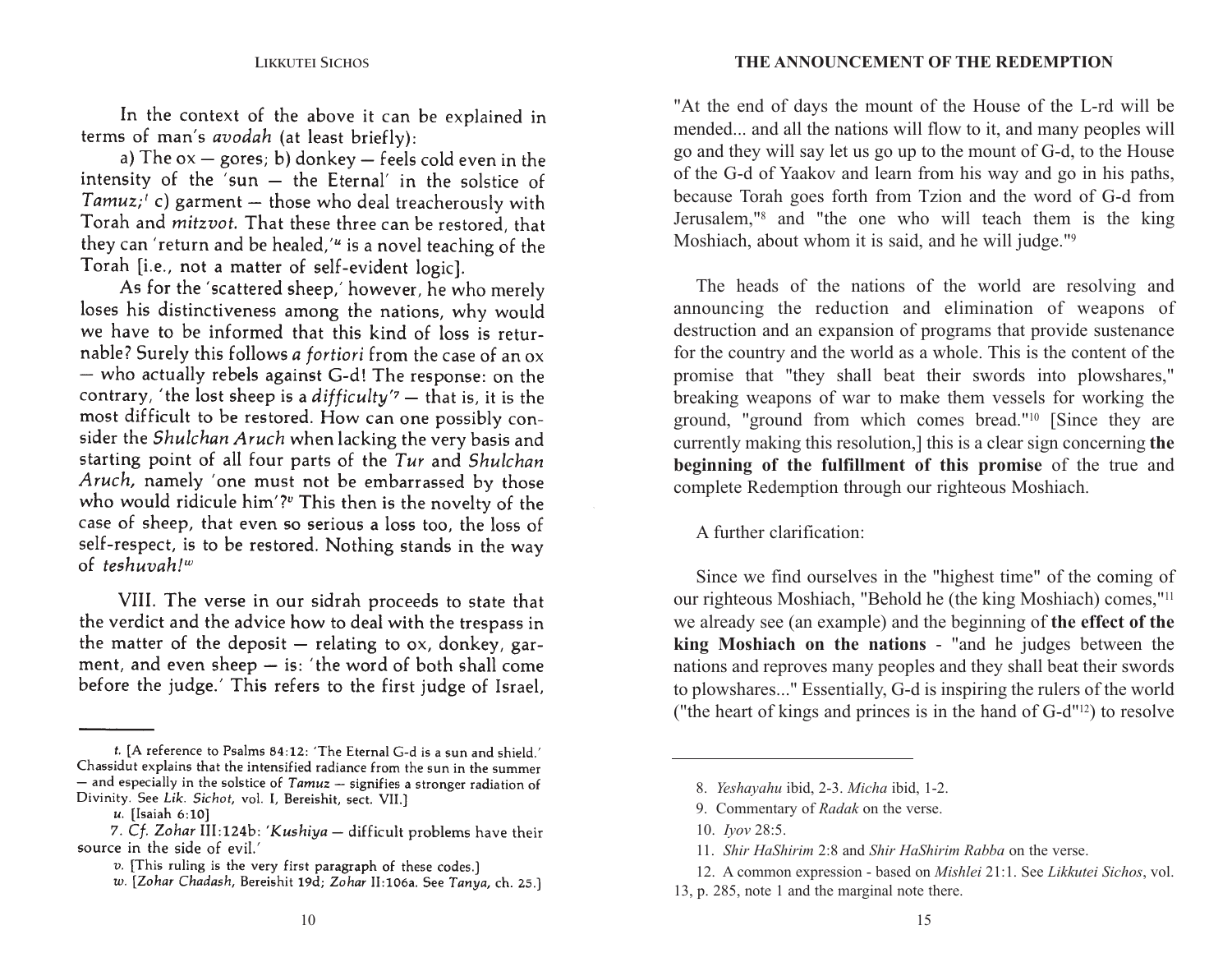procure weapons to expand economic programs that provide for the citizenry. The announcement was confirmed by Congress, wherein the laws of the country are established and which have the force of law according to Torah ("the law of the government is the law"2)

One has to consider the lesson as well as the details of the event- its place and time, including its connection to the contents of the time in **the Torah**, the Parsha of the week, as will be explained.

The lesson of this event is a general and fundamental aspect of the Divine service of the Jewish people ("our work and Divine service while in exile"3) - **to bring the coming of Moshiach**:"4

One of the promises of the true and final Redemption through our righteous Moshiach is connected to the conduct of the nations of the world: "they shall beat their swords into plowshares and spears into pruning hooks; nation shall not lift up sword against nation, neither shall they learn war any more."5

Furthermore, this will occur through the activity of our righteous Moshiach himself, as stated at the beginning of the verse,<sup>6</sup> "He will judge among the nations and reprove many peoples" ("The judge is king Moshiach... for he is the master of all the peoples, and he reproves them; he says to whoever in whom is found sin, let the crooked be made straight... and because of this there will not be war between one nation and another because he will make peace between them, and they will not need weapons of war, and they will beat them to make of them utensils for working the ground"7). For

5. *Yeshayahu* 2:4. *Micha* 4:3.

**MISHPATIM** 

Moses - and 'an extension of Moses is present in every generation';<sup>7\*</sup> he inspires the strength to do *teshuvah* in the proper way, namely 'he shall pay double unto re'eihu (his fellow).'  $Re' e$ *ihu* refers to  $G-d$ <sup>8</sup>, thus implying that he will pay G-d double relative to his status prior to sinning. as stated in Igeret Hateshuvah<sup>9</sup> 'if he was accustomed to study one page, he shall study two . . .'

In turn, G-d will deal with him 'measure for measure,'x transforming his wilful sins into veritable merits, $y$  and even the animal soul will help him in the service of  $G-d$ .

More specifically: the animals soul's aspect of ox will become 'there is much increase by the strength of the ox.'<sup>10</sup> The aspect of donkey will become 'Issachar is a heavyboned donkey<sup>'11</sup> - signifying an avodah of kabalat ol, analogous to the donkey intended for carrying a burden.<sup>2</sup> The aspect of 'Israel is a scattered sheep'  $-$  also expressed in the verse 'I have gone astray like a lost sheep, '12 that is, he blunders about like a sheep that lacks fortitude and is lost - brings about the fulfillment of 'seek Your ser-

<sup>2.</sup> *Gittin* 10b. See there for cross-references.

<sup>3.</sup> *Tanya*, beginning of chapter 37.

<sup>4.</sup> The expression of our Sages, of blessed memory - in the Mishneh at the end of the first chapter of Brochos.

<sup>6.</sup> *Yeshayahu* 2:4. *Micha* 4:3.

<sup>7.</sup> Commentary of *Radak* on the verse.

<sup>7\*.</sup> Tikunei Zohar 69:112a and 114a. [Cf. above, Bo, notes vi $vii.$ 

<sup>8.</sup> Shemot Rabba 27:1

<sup>[</sup>See also Tanchuma, Yitro:5; and cf. Rashi on Shabbat 31a, s.v. de'alach.1

<sup>9.</sup> End of chapter 9 Jquoting Tanna devei Eliyahu; see Vayikra Rabba 25:1.1

x. [Sanhedrin 90a. See also Sotah I:7-9.]

y. [See Yoma 86b.]

<sup>10.</sup> Proverbs 14:4

<sup>[</sup>See Keter Shem Tov, Hossafot, sect. 91; Lik Sichot, vol. I, Vayishlach sect. X. Cf. also Zohar III:108a, quoted in Tanya, chapter 41.]

<sup>11.</sup> Genesis 49:14

z. [Tanchuma, Vayechi:11: 'Issachar offers himself to the Torah like a donkey to a burden;' quoted by Rashi on this verse ('he bears the yoke of the Torah like a strong donkey upon which is placed a heavy burden'). Cf. also the interpretation of this verse in Tzavaat Harivash, sect. 100.]

<sup>12.</sup> Psalms 119:176